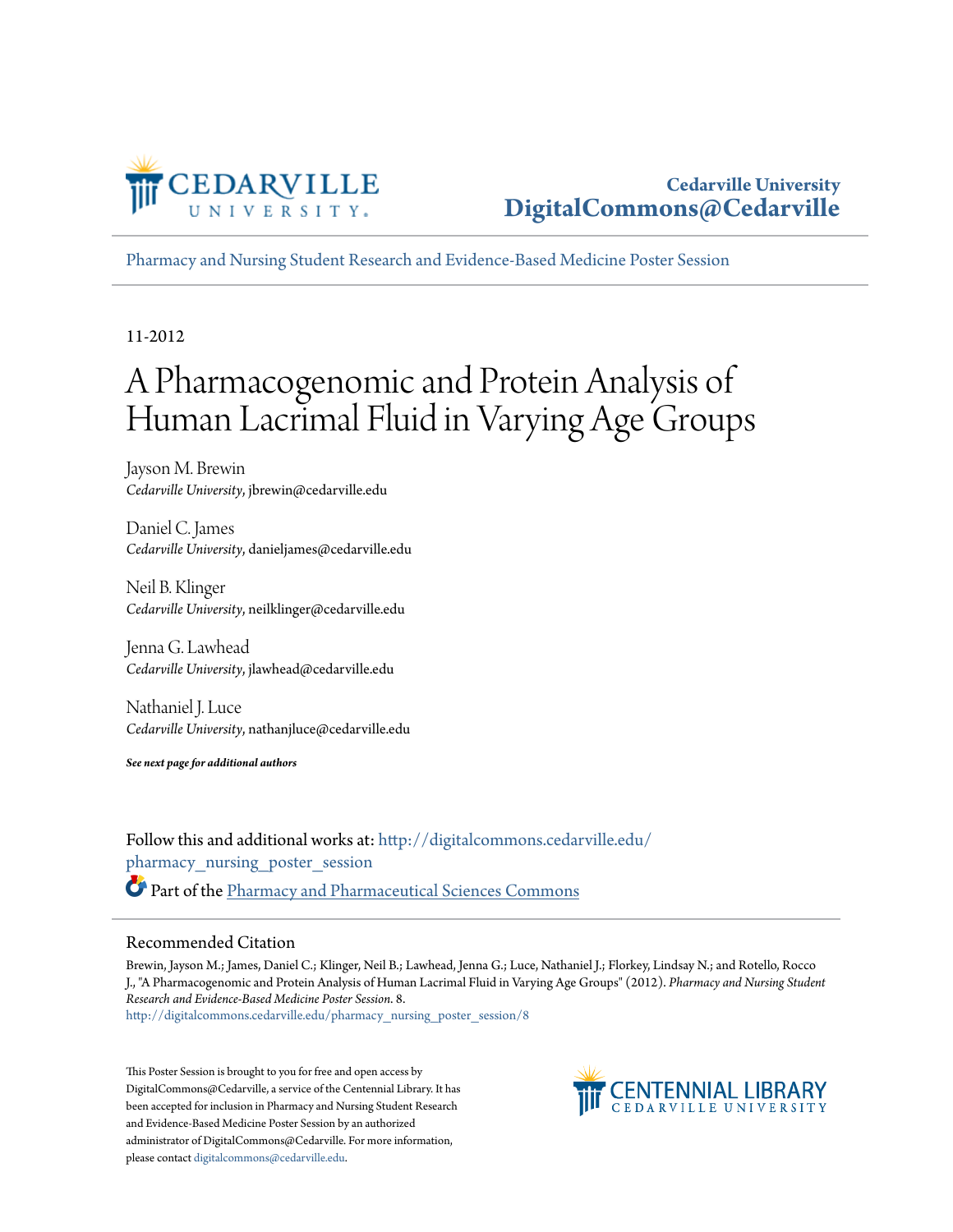#### **Authors**

Jayson M. Brewin, Daniel C. James, Neil B. Klinger, Jenna G. Lawhead, Nathaniel J. Luce, Lindsay N. Florkey, and Rocco J. Rotello